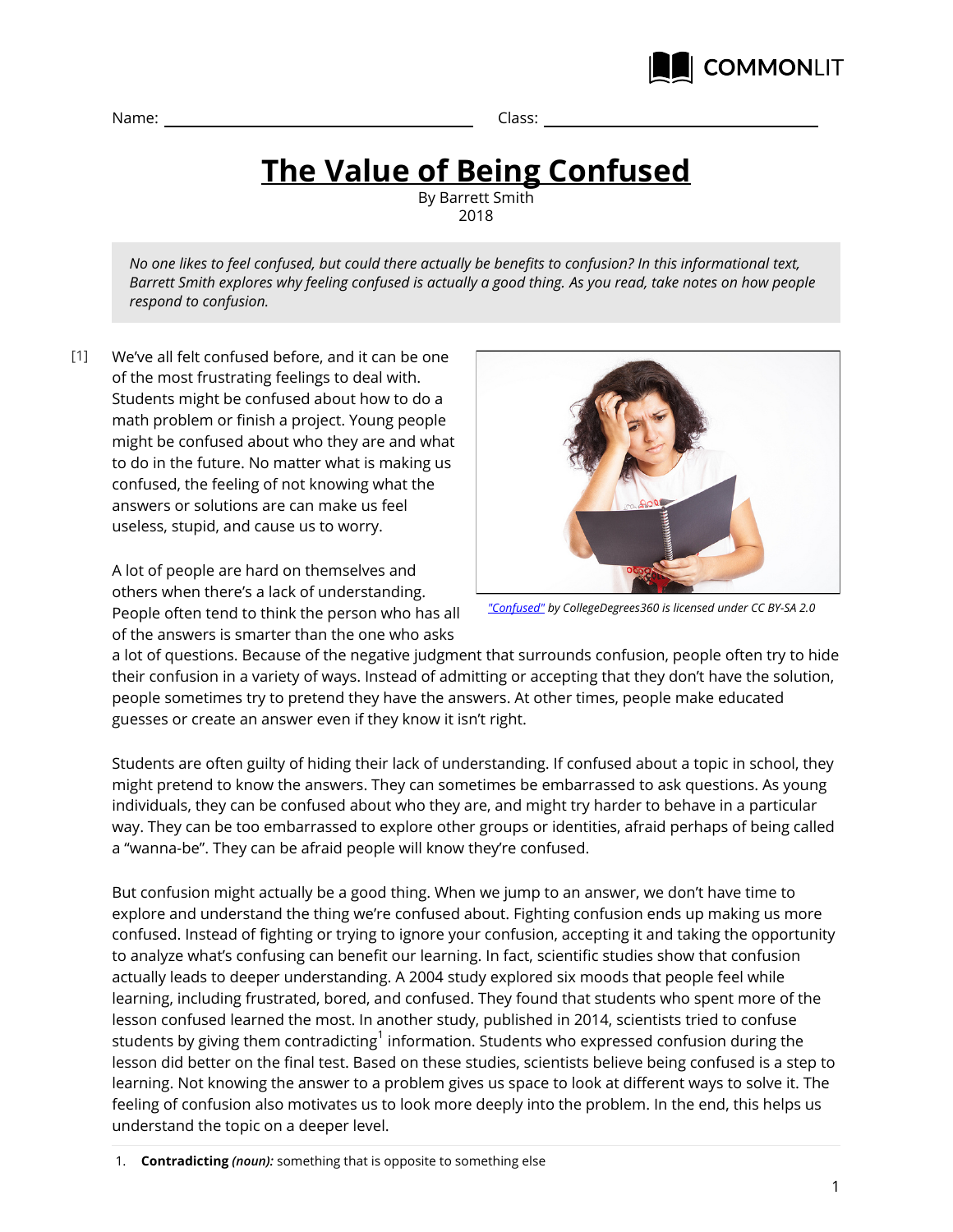

Confusion isn't just an important step to learning in school, it's also important for learning who you are. Psychologists call that sense of who you are identity. Your identity can involve being part of groups like race, gender, subcultures. $^2$  Identity is also made up of your values and goals. People figure out their identity in two steps. The first step is exploration, where you try out different groups and values and see what fits. The next step is commitment, when you decide firmly about some parts of your identity. Exploring your identity can feel very confusing. You might be afraid that people will judge you for going through different phases or not committing to a group. But phases are completely natural. A study published in the International Journal of Behavioral Development found that people who do the most exploring about who they are have better outcomes such as higher self-esteem later in life. Confusion gives us the space to try new things and be creative. Allowing ourselves to be confused and ask questions leads to deeper understanding, more learning, and higher self-confidence. So, try not to be embarrassed when you're confused about something. Instead of trying to hide or fight your confusion, try to resolve it by trying new things. Embrace the confusion and explore different solutions to your problem. Sometimes being confused is hard, not just because we judge ourselves, but because it can be frustrating. When we try over and over to understand something without making any progress, we can feel defeated and stop caring, and eventually give up. Trying a new method, asking for help, or researching different ways to approach the problem online can all be great resources to work through your confusion. Before you give up, make sure you have someone to help you and the resources you need to resolve your confusion. [5]

*"The Value of Being Confused" by Barrett Smith. Copyright © 2018 by CommonLit, Inc. This text is licensed under CC BY-NC-SA 2.0.*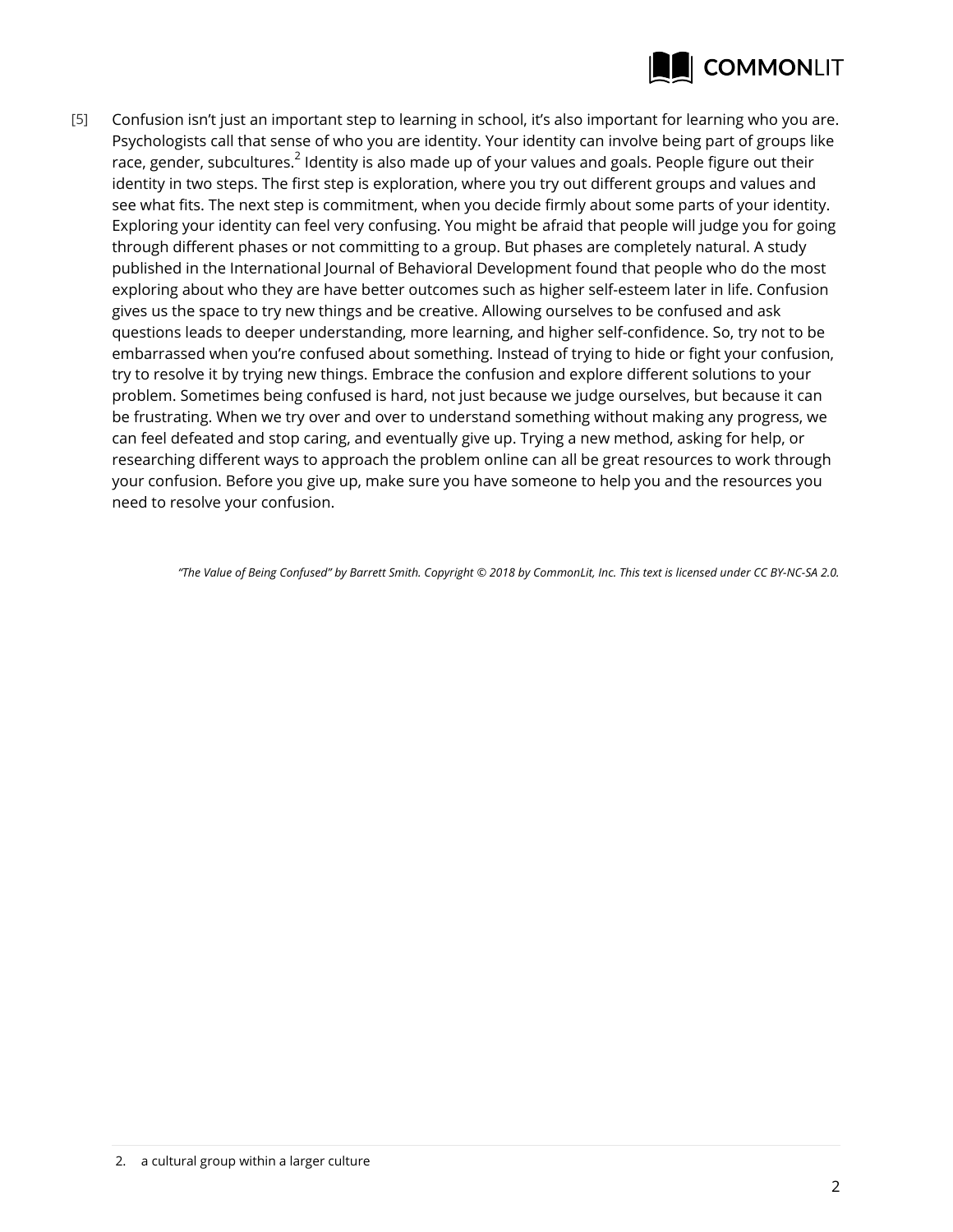

## **Text-Dependent Questions**

## *Directions: For the following questions, choose the best answer or respond in complete sentences.*

- 1. PART A: Which statement best expresses the central ideas of the text?
	- A. Allowing yourself to feel confused is a necessary part of developing your brain and understanding yourself.
	- B. Confusion is more important to intellectual growth than it is to understanding your identity.
	- C. It takes a certain degree of self-confidence and maturity to admit that you don't have all the answers.
	- D. Feeling confused is something that will fade with time and experience as you acquire all of the answers.
- 2. PART B: Which detail from the text best supports the answer to Part A?
	- A. "No matter what is making us confused, the feeling of not knowing what the answers or solutions are can make us feel useless, stupid, and cause us to worry." (Paragraph 1)
	- B. "Instead of admitting or accepting that they don't have the solution, people sometimes try to pretend they have the answers." (Paragraph 2)
	- C. "Students are often guilty of hiding their lack of understanding. If confused about a topic in school, they might pretend to know the answers." (Paragraph 3)
	- D. "Confusion isn't just an important step to learning in school, it's also important for learning who you are." (Paragraph 5)
- 3. PART A: Which of the following describes the author's main purpose in the text?
	- A. to provide readers with tools to overcome their confusion
	- B. to reassure readers that it's completely normal to feel confused
	- C. to encourage readers to work through their confusion, rather than avoid it
	- D. to explore why teenagers are more susceptible to confusion than adults
- 4. PART B: Which quote from the text best supports the answer to Part A?
	- A. "We've all felt confused before, and it can be one of the most frustrating feelings to deal with." (Paragraph 1)
	- B. "As young individuals they can be confused about who they are, and might try harder to behave in a particular way." (Paragraph 3)
	- C. "A 2004 study explored six moods that people feel while learning, including frustrated, bored, and confused." (Paragraph 4)
	- D. "Instead of trying to hide or fight your confusion, try to resolve it by trying new things." (Paragraph 5)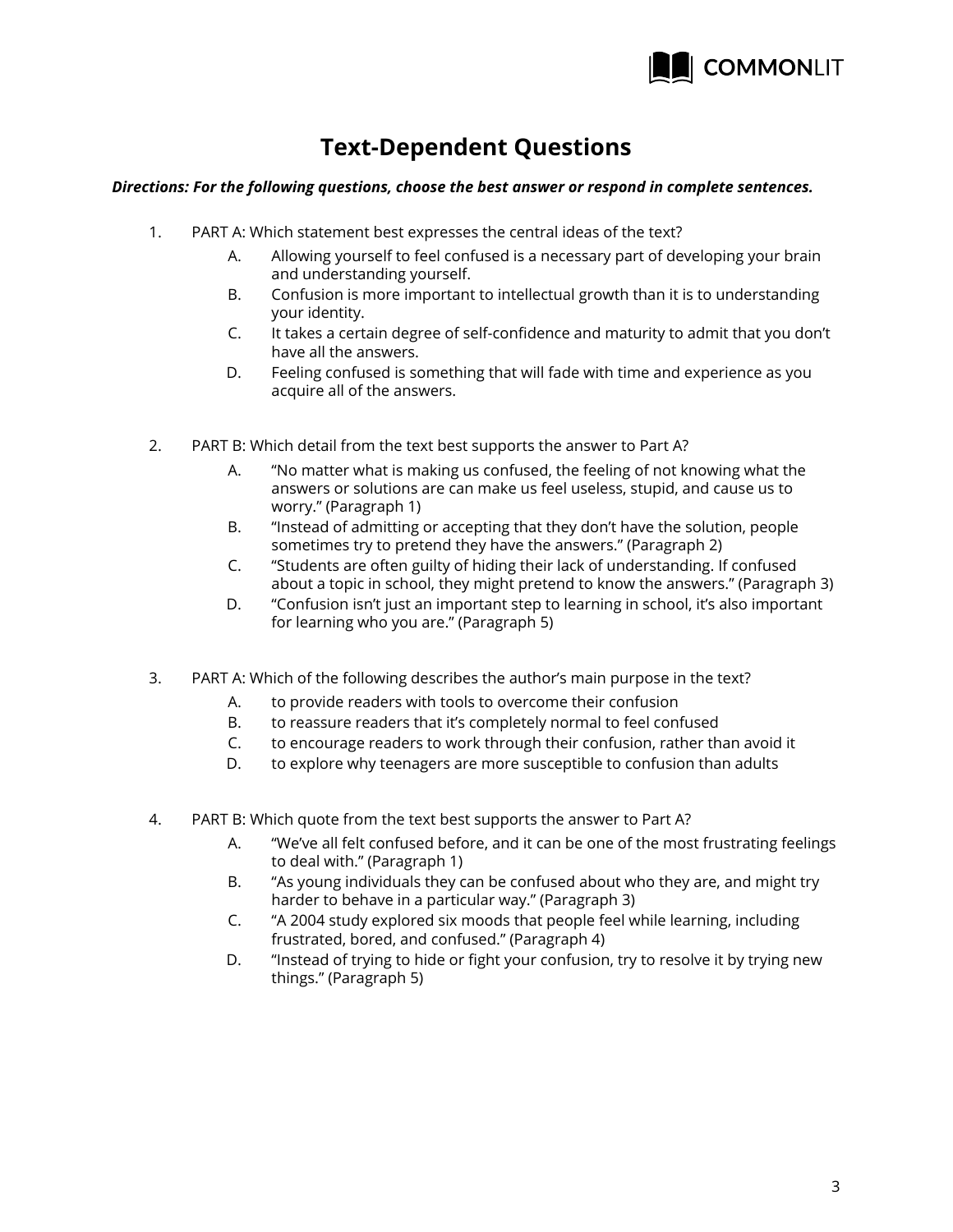

5. Explain the relationship between confusion and growth in the text. Cite evidence from the text to support your response.